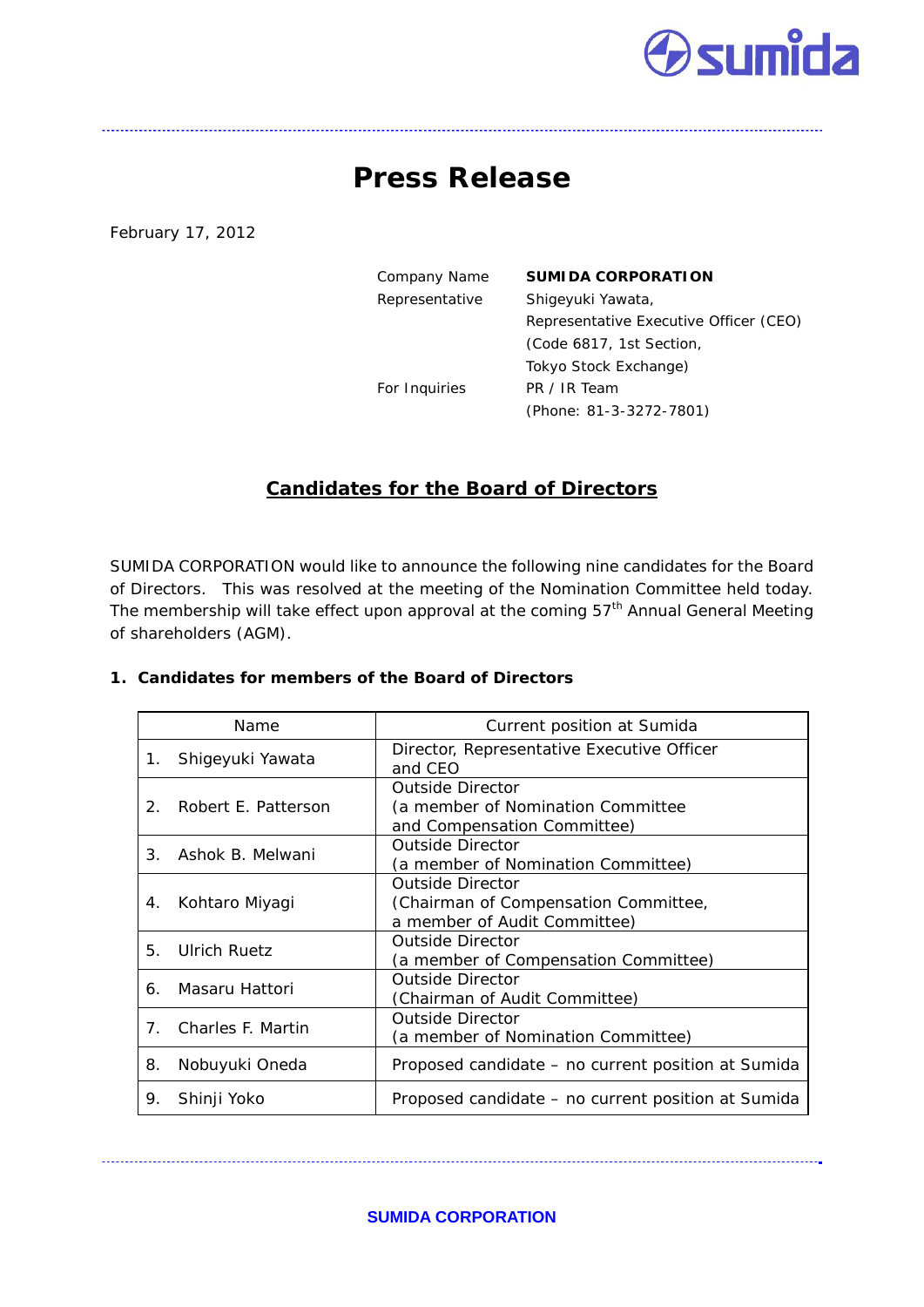

Note:

・ Messrs. Robert E. Patterson, Ashok B. Melwani, Kohtaro Miyagi, Ulrich Ruetz, Masaru Hattori Charles F. Martin, Nobuyuki Oneda and Shinji Yoko are the candidates for outside directors. After election at the coming AGM, all of the candidates for outside directors will be registered as Sumida's independent directors at Tokyo Stock Exchange in accordance with the regulations of the Tokyo Stock Exchange.

・ Messrs. Chiu ka Sheung, Masato Tsuru and Kazuhide Kondo will not be proposed for appointment as board members at the  $57<sup>th</sup>$  AGM.

#### **2. Brief personal profile of proposed new candidates for the BOD and reasons for the appointment**

|           | <b>Brief Personal Profile</b>                                        |
|-----------|----------------------------------------------------------------------|
| Apr. 1969 | Joined Sony Corporation                                              |
| May 2000  | Sony Electronics inc., Deputy President & CFO                        |
| Jun. 2004 | Sony Corporation, Senior Executive Officer                           |
| Jun. 2005 | Sony Corporation, Executive Officer Executive Vice President & Chief |
|           | <b>Financial Officer</b>                                             |
| Apr. 2009 | Sony Corporation, Representative Executive Officer, Executive Vice   |
|           | President & Chief Financial Officer.                                 |
| Jun. 2009 | Sony Corporation, Director, Representative Executive Officer,        |
|           | Executive Deputy President & Chief Financial Officer.                |
| Jun. 2010 | Retired from Sony Corporation                                        |
| Mar. 2011 | Kirin Holdings Co., Ltd., Outside Statutory Auditor                  |
|           | KOKUYO Co., Ltd., Outside Director                                   |
| Jun. 2011 | <b>UKC Holdings Corporation, Outside Director</b>                    |
|           | (To date)                                                            |

(1) Mr. Nobuyuki Oneda (born on May 6, 1945)

Reasons for the appointment:

Mr. Nobuyuki Oneda held various prominent positions throughout his long career at Sony Corporation. He also has experience of serving an outside director for some Japanese corporations. Sumida expects him to oversee and check management activities based on his knowledge and experience he has accumulated over the years from working in the electric and electronics industry.